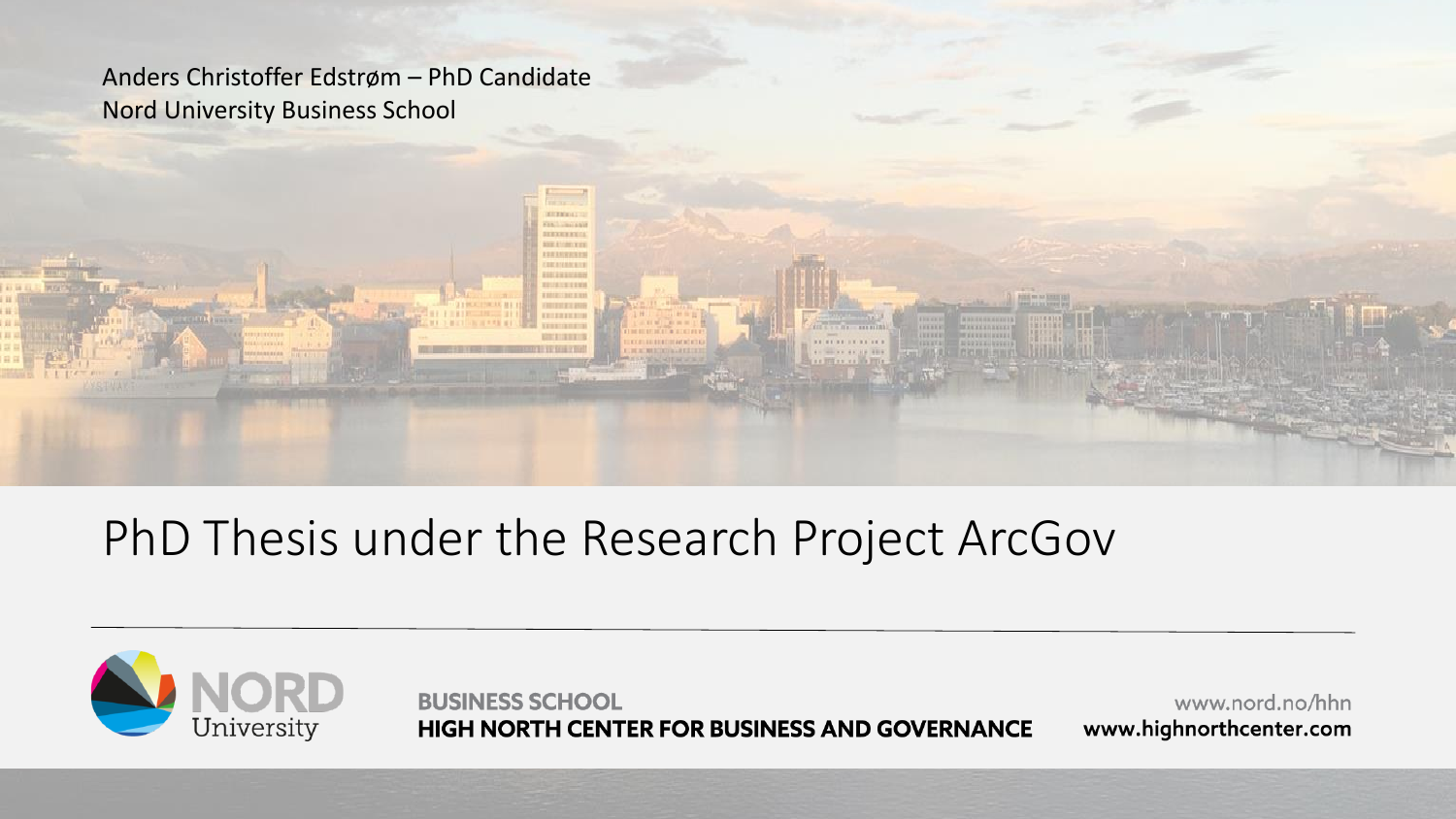# PhD Research questions under WP3

1. What are the drivers and motivations for Chinese investments in Norway /Arctic?

2. Are there any special characteristics connected to these Chinese investments in the Arctic?

3. Which Chinese and Norwegian actors are involved, and how?

4. Can these investments contribute to or influence on Arctic governance mechanisms?

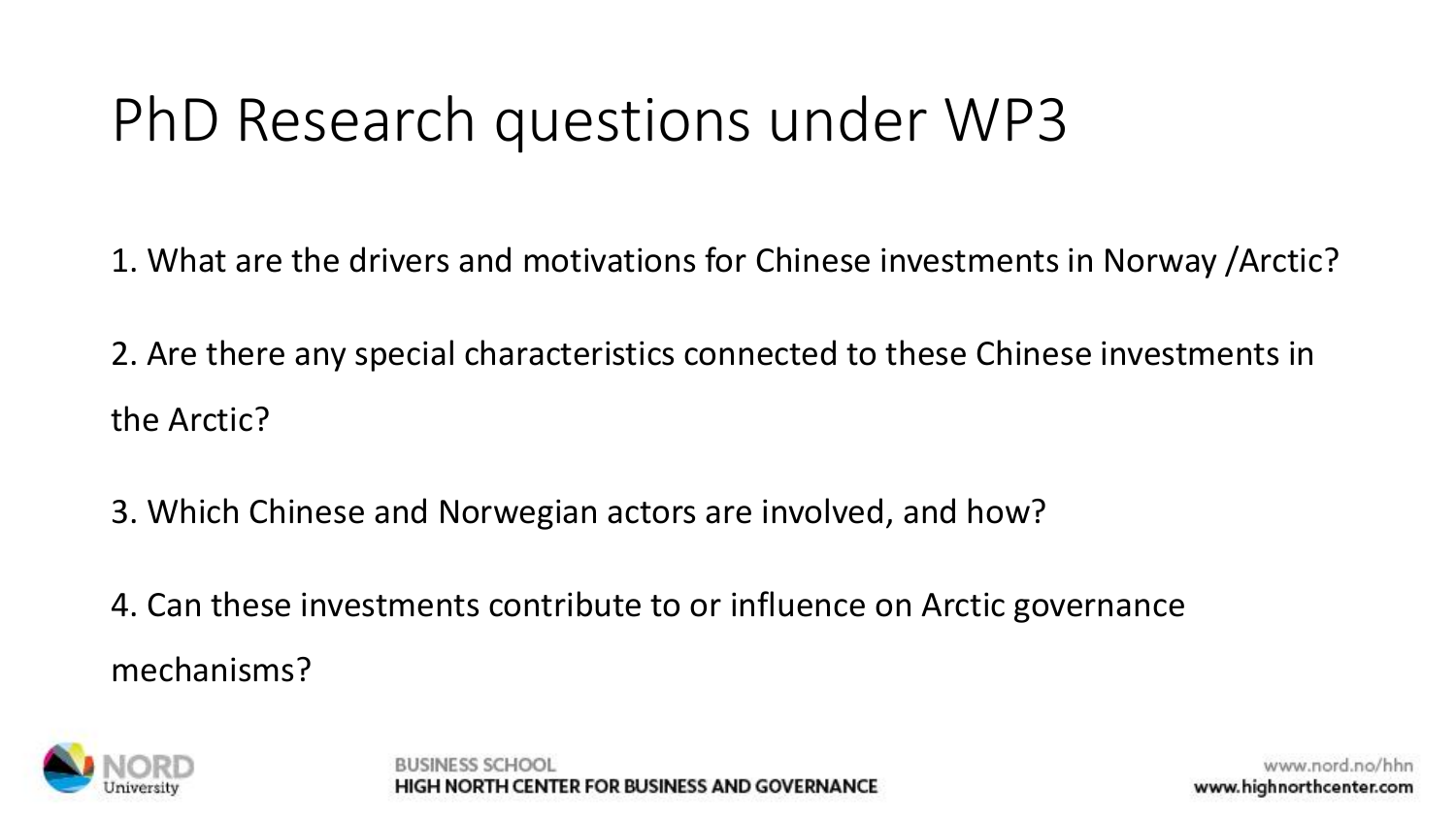# PhD articles under WP3

- 1) State of the art: What does research say about Chinese foreign investments in the Arctic?
- 2) Article two: Norwegian perspectives on Chinese investments
- 3) Article three: A deep dive into concrete cases of Chinese Arctic foreign investments
- 4) Article four: Do Chinese investments influence on Arctic governance mechanisms?
- 5) Summary paper "Kappe"



CENTER FOR BUSINESS AND GOVERNANC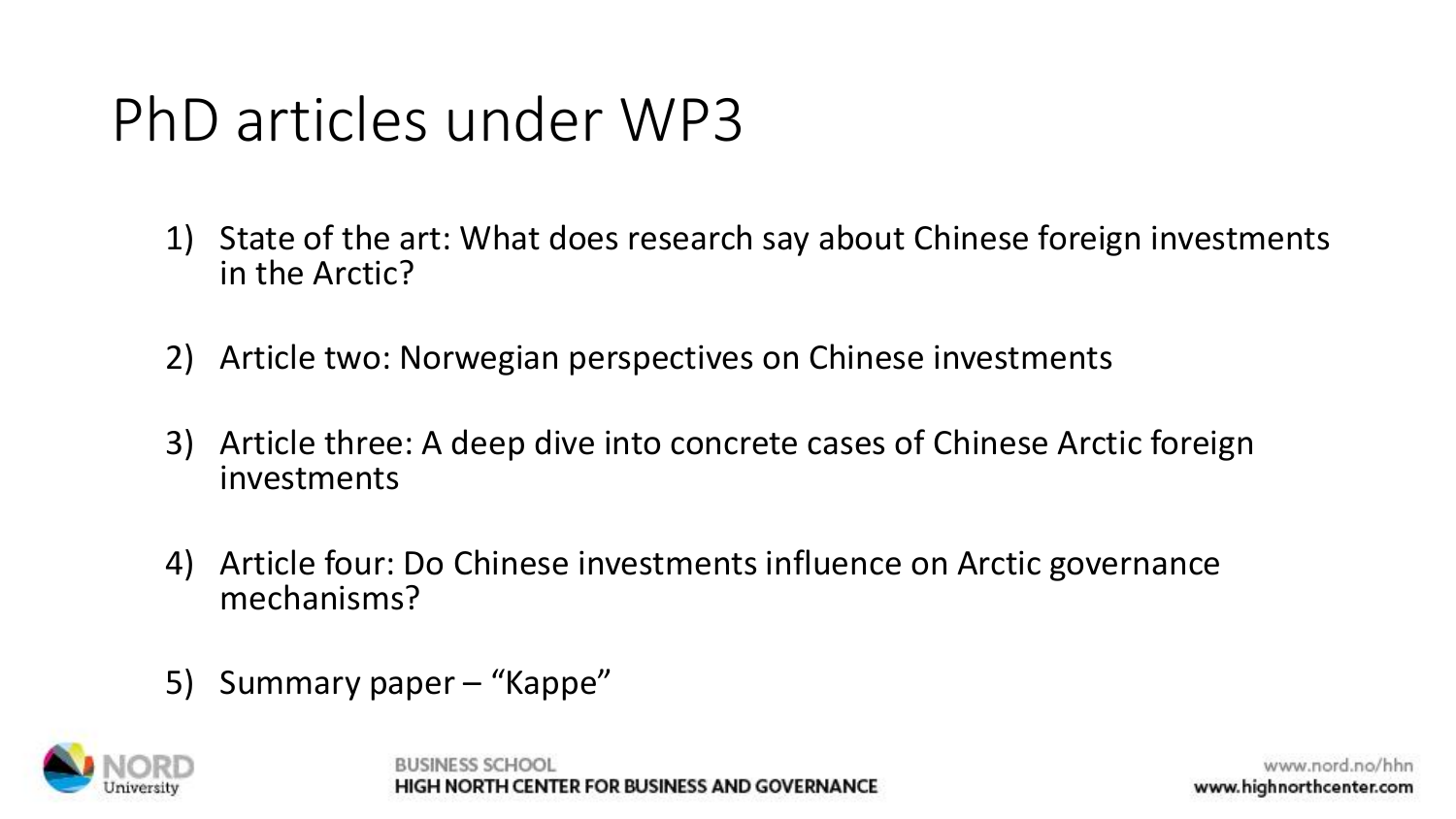# Methodology

- The project will build on existing research knowledge and rely on qualitative methods including interviews and document studies.
	- Interviews when accessible of experts, officials and company representatives
	- Studies of official documents, newspaper articles and other accessible documents

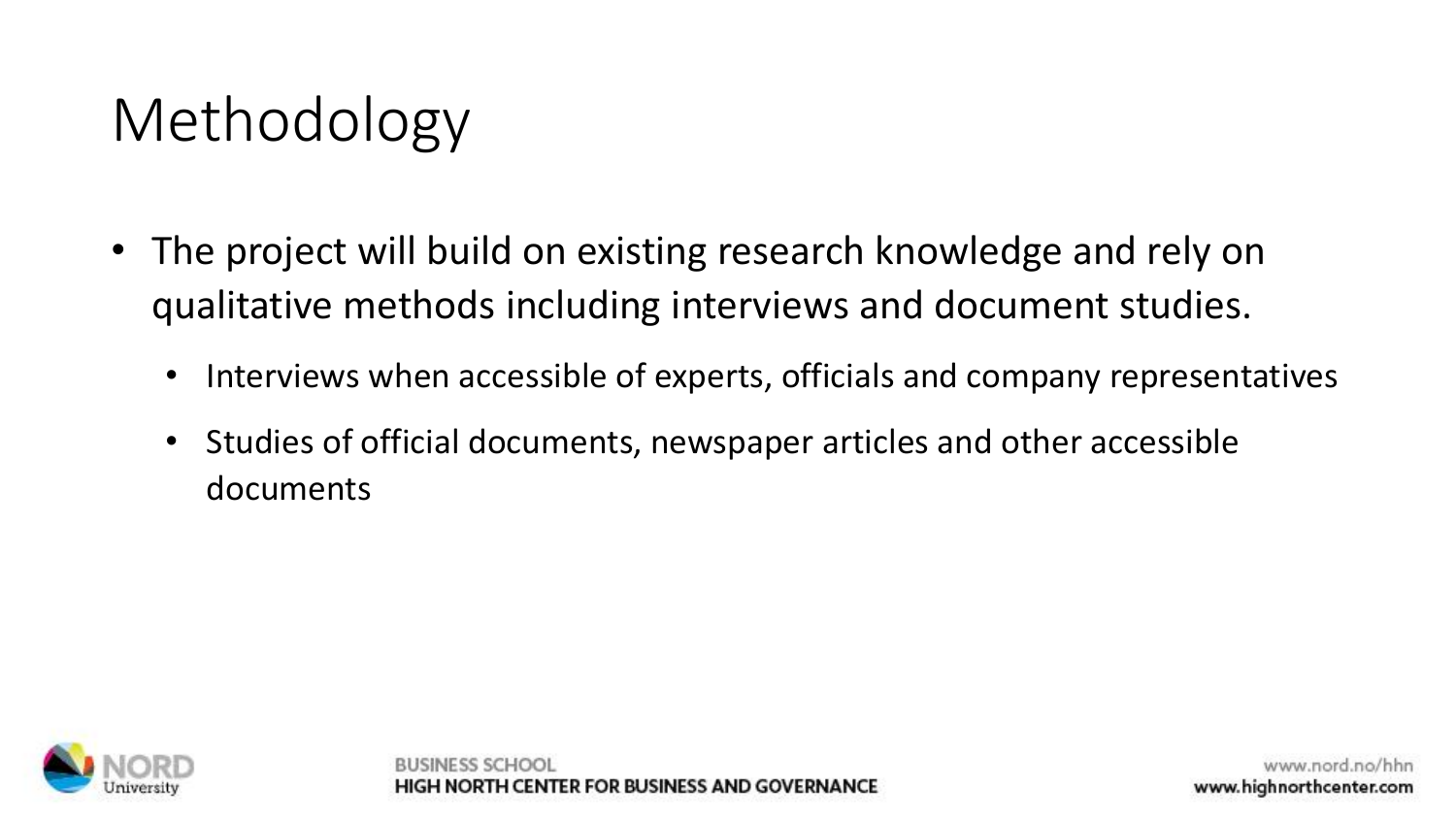### Article one – State of the art

- Research question: What is the current state of knowledge in the scientific literature on Chinese foreign investments in the Arctic, published the last ten years?
- Semi-systematic literature review of published articles in peerreviewed journals
- Discuss Chinese investments; including drivers, characteristics, actors and governance mechanisms

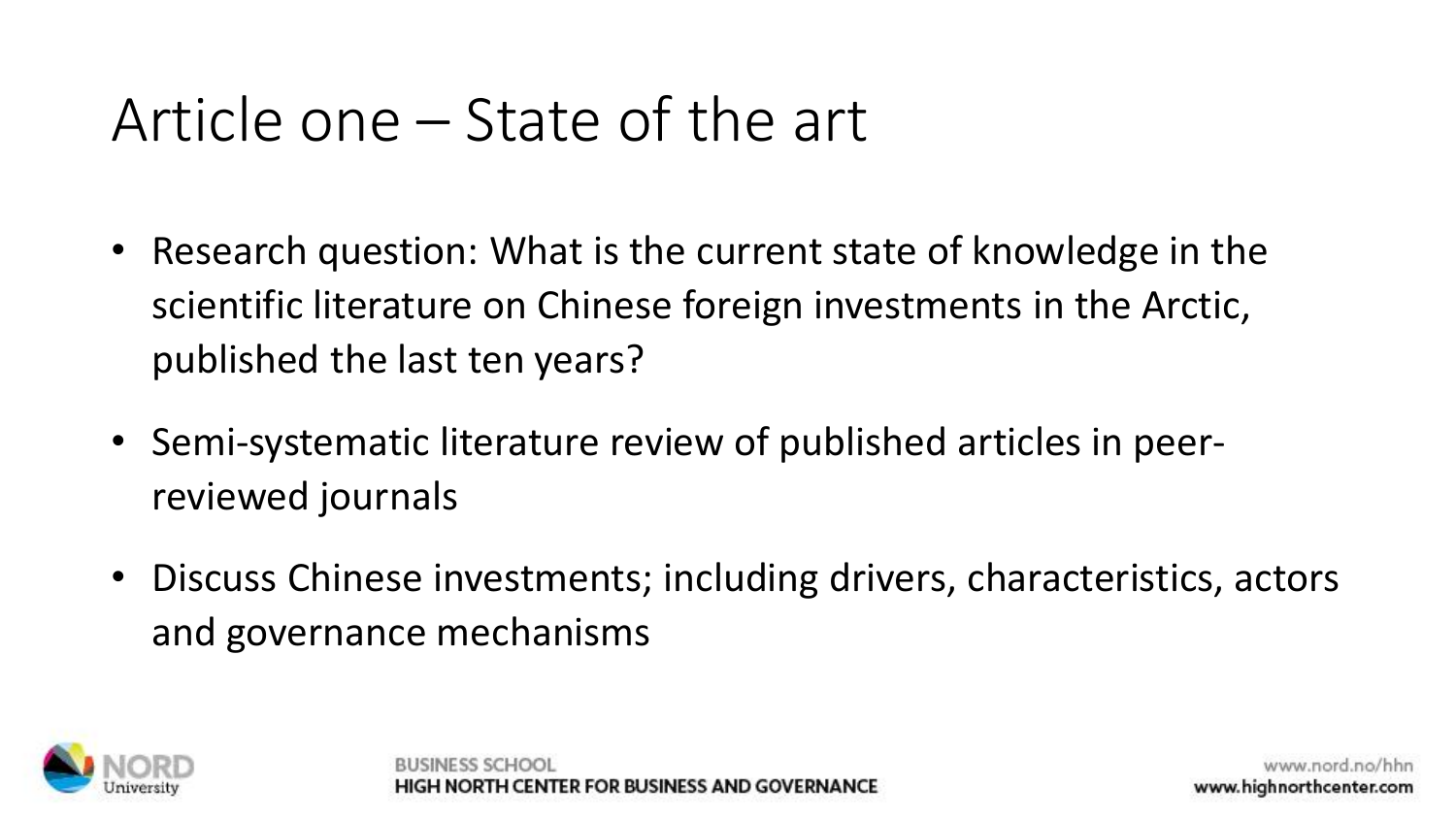#### Journals

| <b>Journals</b>                                                          |                                                  |
|--------------------------------------------------------------------------|--------------------------------------------------|
| <b>International Business Review</b>                                     | Strategic Management Journal                     |
| Asia Pacific Journal of Management                                       | <b>Asian Business and Management</b>             |
| Polar Journal                                                            | Internasjonal politikk                           |
| <b>Management International Review</b>                                   | Journal of Business Research                     |
| <b>Management and Organization Review</b>                                | Journal of Contemporary China                    |
| Journal of World Business                                                | <b>China Economic Review</b>                     |
| Contemporary Chinese Political Economy and Strategic<br><b>Relations</b> | Journal of Chinese Economic and Business Studies |
| Journal of International Management                                      | <b>Asian Economic Policy Review</b>              |



**BUSINESS SCHOOL** HIGH NORTH CENTER FOR BUSINESS AND GOVERNANCE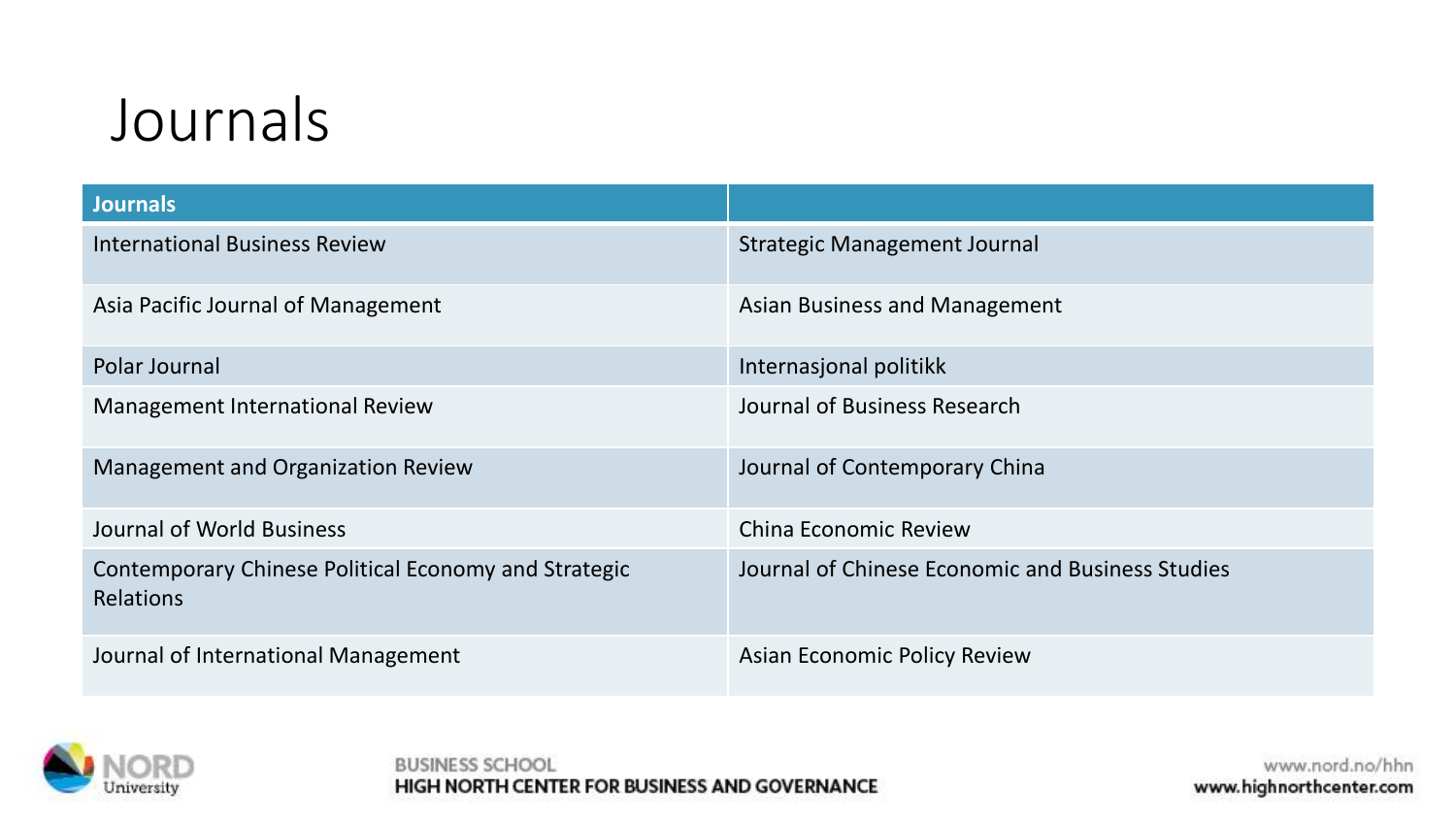#### Article one – State of the art

- 1) The search words include "China", "Investment", "Arctic", "High North", "Polar", "Antarctic", "Polar Silk Road", "Northern Sea Route", "Belt and Road", "Silk Road on Ice".
- 2) Combined with "Norway", "Russia", "Sweden", "Denmark", "Finland", "Canada", "United States" "USA", "Iceland", "Alaska", "Greenland", "Barents", "Svalbard", and "North-East Passage"



ORTH CENTER FOR BUSINESS AND GOVERNANCE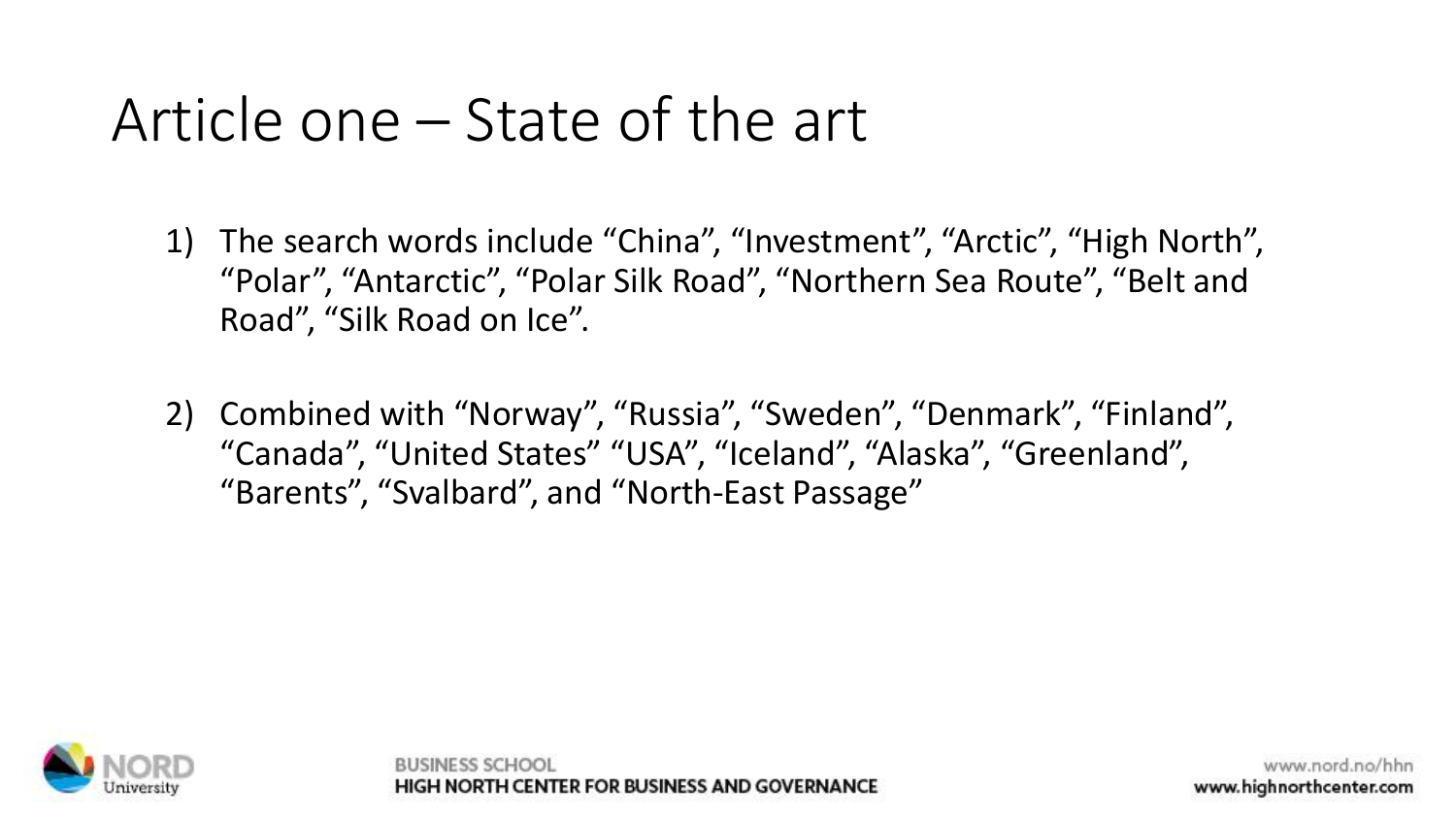### Article one – State of the art

- 1) Searches in the databases of Scopus and selected journals
- 1) The review will identify the research questions, theories applied, investment characteristics, contexts, methods applied, claims/contributions, and findings of previous research



RUSINESS SCH ORTH CENTER FOR BUSINESS AND GOVERNANCE